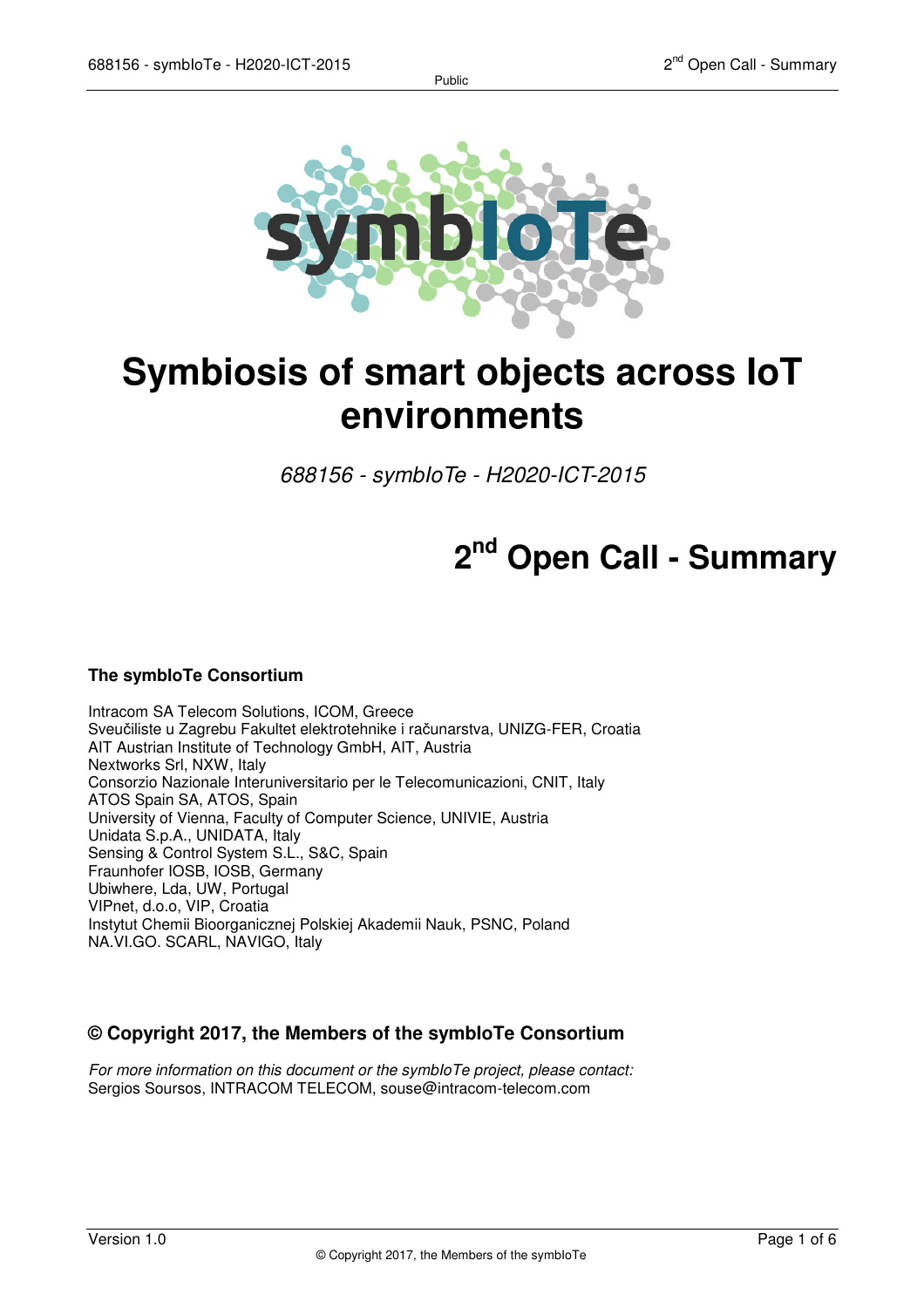### **Introducing symbIoTe**

symbloTe is an H2020 Research and Innovation Action and member of the IoT-European Platforms Initiative cluster that addresses a challenging objective of creating an interoperable IoT ecosystem. symbIoTe will facilitate the cooperation of vertical IoT platforms, which are today typically offered as closed systems, to simplify the development of cross-domain and cross-platform IoT applications. Within the 2nd Open Call, **symbIoTe is seeking for proposals from legal entities that are developing their own proprietary or open source solutions falling into the category of IoT platforms or IoT applications, as well as user communities available to participate in symbIoTe trials in mid-2018.** .



**Why symbIoTe?** The need for cross-domain IoT applications that can cover multiple aspects of everyday life is becoming more apparent nowadays. Therefore, in order to shape the future with more collaborative experiences, vertically isolated platforms need to be extended in order to cover other domains in which, however, the companies may not have the required expertise. Strategic partnerships are expected to be the only viable option, especially for start-ups and SMEs. Moreover, the collocation of IoT platforms may result in resource inefficiencies, since similar sensors may happen to be deployed by different platforms at the same location. Furthermore, the burden of a single stakeholder deploying and managing the end-to-end infrastructure, from sensors and gateways to back-office servers and platforms, introduces a very high cost and skill barrier for new entrants to the IoT market which may, in turn, hold back the innovation opportunities for SMEs and start-ups. symbIoTe comes to remedy this fragmented environment by 'bridging IoT islands' with an abstraction layer for a 'unified view' on various platforms and their devices/services so that platform resources become transparent to application designers and developers.

**Our Vision.** symbioTe is creating an *interoperability framework* to enable IoT platforms to open up access to their devices/services in a controlled and secure manner, aiming to acquire new revenue streams for offering added value services but also to receive missing ingredients that will enrich their business offerings. symbIoTe is not 'yet another IoT platform', as it is not designed to store any sensor-generated data, but rather a mediator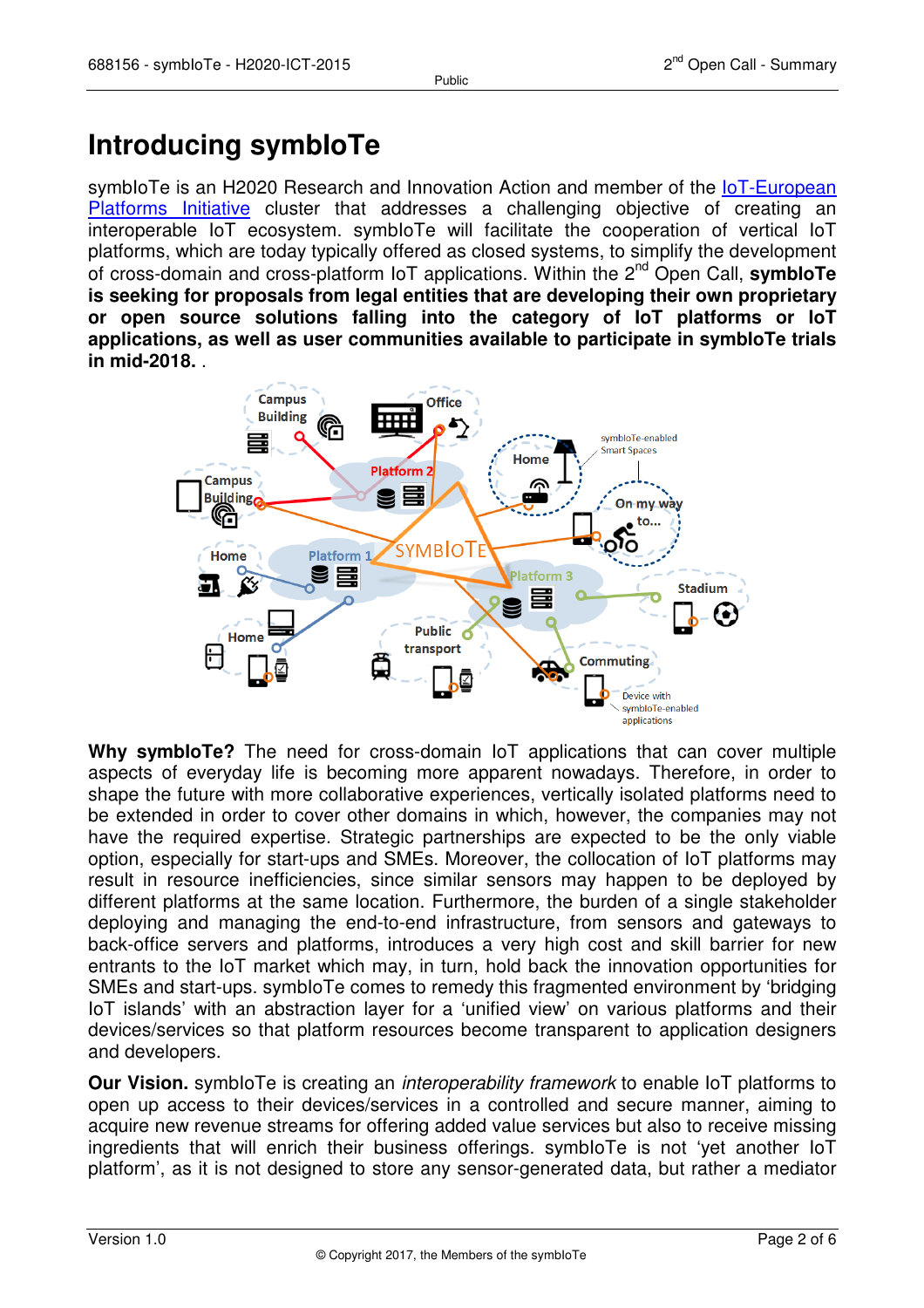facilitating the exchange of the necessary metadata that describe the exposed IoT devices/services. Thus, symbIoTe provides the required software infrastructure to find and allow for unified and secure access to the necessary IoT devices/services for third party platform owners and application developers.

Open platform interfaces come as a response to the emerging need for cross-domain IoT applications and services. By leveraging symbIoTe interfaces, developed components and libraries, IoT platforms will be able to offer unified and secure access to their sensors and actuators. The devices remain under full control of platform developers and owners, who define and manage access rights to their infrastructure. On the one hand, this will support application developers to rapidly create and deploy novel IoT applications without the need to own and operate the IoT infrastructure. On the other hand, IoT platform providers and infrastructure owners will be able to increase their user/developer base and create new revenue streams, since their infrastructure is used in innovative cross-domain applications. This will create a vibrant IoT ecosystem with potential to create new business cases for existing IoT stakeholders.

**Our Approach.** The main goal of symbloTe is to devise a flexible and secure interoperability middleware across IoT platforms facilitating rapid development of IoT applications across platforms, platform collaborations as well as dynamic and adaptive smart objects and environments. This is accomplished by a series of innovations introduced by symbIoTe. The first innovation refers to building an IoT search engine for connected (virtualized) smart objects (i.e., IoT resources), where IoT platform providers can register their deployed resources and other platforms/applications can search and access them. The second innovation involves an abstraction layer for unified and secure usage of those resources across platforms. A third key ingredient is to implement highlevel, domain-specific APIs ("domain enablers") for rapid cross-platform application development. A fourth new feature that symbIoTe introduces is the support for IoT platform federations, i.e., associations between two platforms facilitating their secure interaction, collaboration and bartering of resources. The fifth innovative aspect of symbIoTe is to create dynamic and self-configurable smart spaces through the seamless blending of next generation mobile devices with surrounding environments and host platforms. Finally, all the above are facilitated through a secure interworking protocol between the IoT platforms, gateways and smart devices.

**Our Use Cases.** The symbioTe use cases aim at showcasing the introduced innovations and how they can assist people seamlessly while performing their everyday, indoor and outdoor, activities. These environments can range from homes, offices and public spaces (e.g. campuses, stadiums or ports), to smart mobility solutions that assist travellers and commuters. The diversity of the considered environments is optimal to showcase platform interoperability, since it spans over a number of various IoT implementations, which are currently isolated and managed as closed systems. In contrast to the current situation, when a user has to use different applications at home, for public transport, at the university, etc., symbIoTe use cases will demonstrate a completely new type of applications built on top of interoperable platforms. The following use cases are developed within symbIoTe:

• Smart residence aims to demonstrate interoperability across different smart home IoT solutions through a generalized abstract model to describe inter-connected objects, providing a dynamic configuration of available services and a natural and homogeneous user experience.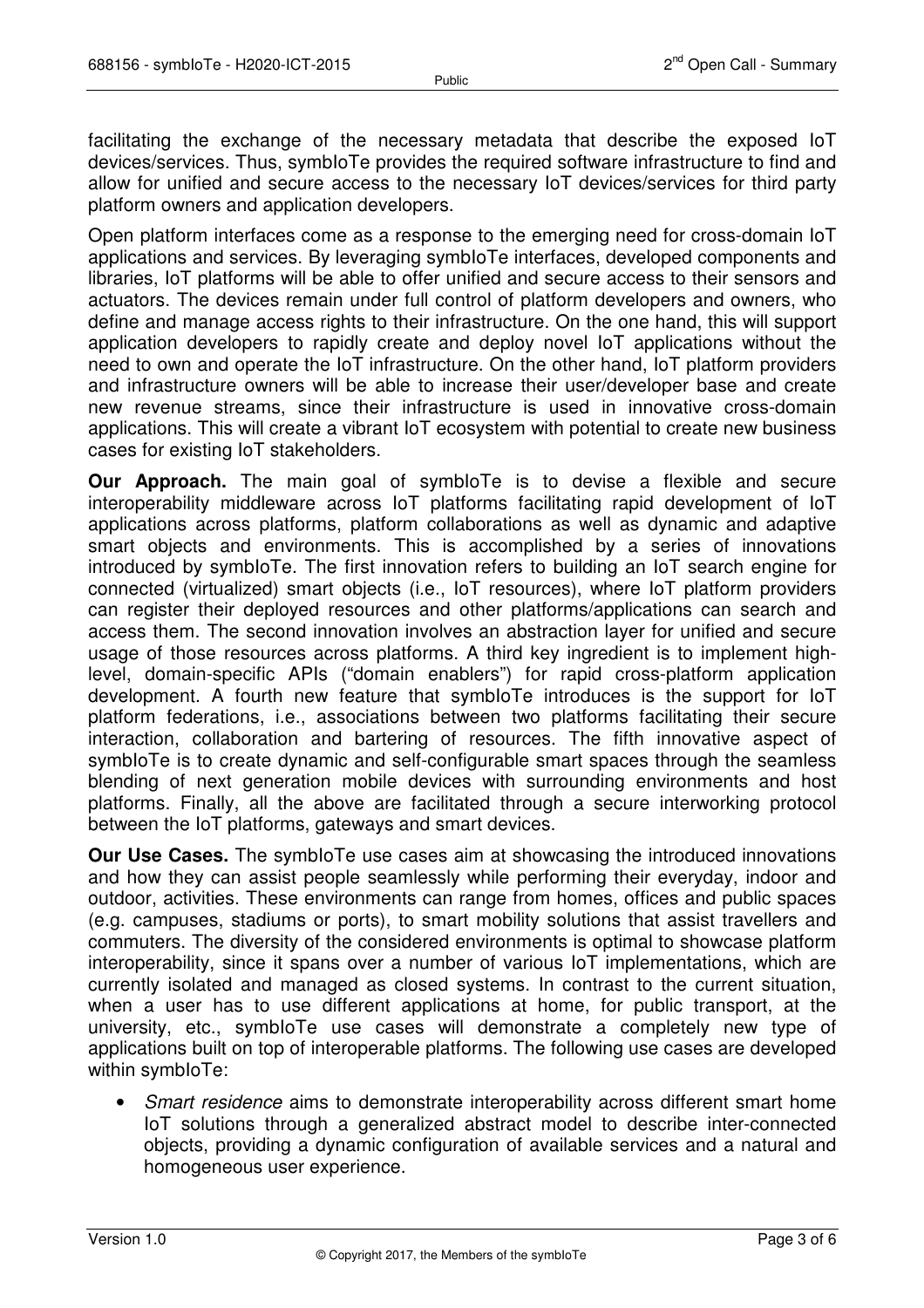- Smart campus develops "eduroam-like" IoT services for visiting students and staff to offer indoor navigation and room/equipment booking.
- Smart stadium uses indoor location platforms to be integrated with various contextbased information services so that, e.g., visitors can receive promotions on services/products offered in the stadium, as well as perform remote ordering.
- Smart mobility and ecological urban routing aims at addressing the problem of inefficient transport and poor air quality that many European cities face nowadays by tracking citizen exposure to pollutants and offering 'green' routes for bicyclists and pedestrians. In addition to in-situ stations, it uses wearable sensors and mobile devices for air quality monitoring.
- Smart yachting automates the exchange of information between a boat and the port, operated by two different platforms.

### **Overview of 2nd Open Call**

With this Open Call, symbioTe aims to enlarge the number of symbioTe-enabled IoT platforms that wish to become a tangible part of an evolving IoT ecosystem. We are seeking for legal entities that are developing their own or extending open source solutions falling into the category of IoT platforms. It is expected that an IoT platform joining the symbloTe ecosystem can be used in domains relevant to symbloTe use cases, in particular Smart Residence/Office/Building/Campus and Smart Cities (including mobility and citizen involvement).

Selected applicants will work on projects (we call them "Extensions") and focus on extending their IoT platforms so as 1) to integrate an open interface defined by symbIoTe with the platform, 2) to integrate the symbloTe solution for authentication and authorization with the platform and 3) to support registration of selected devices managed by the platform with external symbIoTe services. Note that a platform-specific information model needs to be aligned with the symbIoTe-specific information model during this process. The applicants are expected to adopt the respective innovations introduced by symbIoTe that matches their business needs and domains. These innovations are referred as "symbIoTe compliance levels" and are further explained in the Technical Documentation of this Open Call.

Moreover, the applicants need to show potential to deploy the developed solution so as to open up access to a selected subset of IoT devices under applicant's administrative control to the symbIoTe ecosystem. The applicant's ability to test symbIoTe services in real life settings will be considered an asset. In addition, the applicants will be requested to enrich the symbloTe trials, which are planned at the same period when the Extensions will run, by offering their IoT resources as well to be used within symbIoTe trials.

The symbIoTe consortium will provide the definition of platform interface(s) together with a set of software components providing an implementation of the interface(s) accompanying libraries and plugin components to ease the process of integrating symbIoTe features for interoperability with existing platform implementations. The symbloTe consortium will provide support and guidance during the learning, design and integration phases of the Extensions. The symbloTe consortium is developing open source software using a business-friendly license so that proprietary IoT platforms, which become symbIoTeenabled, remain proprietary.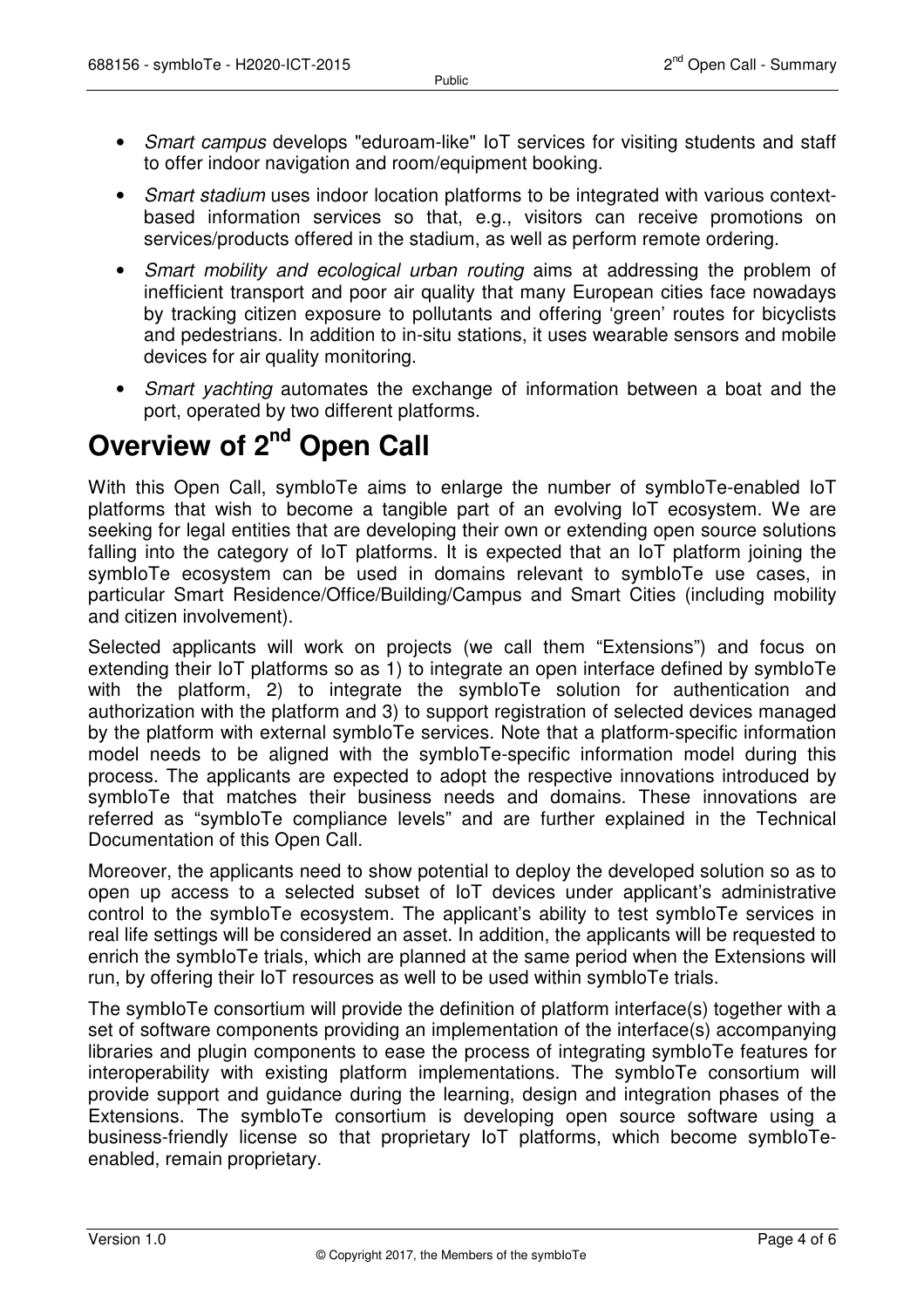At the following table, we provide the summary of the topics active in this  $2<sup>nd</sup>$  Open Call. The first three topics focus on making IoT platforms symbIoTe-complaint. The fourth topic searches for application developers to build innovative mobile apps on top of symbIoTe. The last topic looks for end users to support symbioTe's planned trials.

| Topic Identifier      | <b>Topic Description</b>                                                                                                                                                                                                                                                                                                                                                                                                                                                                                                                                                                                  | <b>Type</b><br>of <sub>1</sub>                                                             | <b>Funding</b>                                                                                  |
|-----------------------|-----------------------------------------------------------------------------------------------------------------------------------------------------------------------------------------------------------------------------------------------------------------------------------------------------------------------------------------------------------------------------------------------------------------------------------------------------------------------------------------------------------------------------------------------------------------------------------------------------------|--------------------------------------------------------------------------------------------|-------------------------------------------------------------------------------------------------|
|                       |                                                                                                                                                                                                                                                                                                                                                                                                                                                                                                                                                                                                           | <b>Applicants</b>                                                                          |                                                                                                 |
| symbloTe-OC2-<br>L1   | <b>Purpose:</b> To make $3^{rd}$ party loT platforms<br>L1-compliant, so that they expose loT<br>resources to the symbloTe Core Services.<br>Applicants should offer platforms active in<br>the Smart City domain, involving (but not<br>limited to) city-wide IoT platforms for<br>monitoring, traffic/parking<br>environmental<br>monitoring, mobility aspects, etc.                                                                                                                                                                                                                                    | loT Platform<br>owners<br>$\prime$<br>operators                                            | Up to €40,000<br>per Extension<br>Approx. two (2)<br><b>Extensions</b><br>to<br>be funded       |
|                       | <b>Commitment:</b> Applicants should make their<br>platforms and their resources available for a<br>demo during the symbloTe trials (mid/end<br>$2018$ ).                                                                                                                                                                                                                                                                                                                                                                                                                                                 |                                                                                            |                                                                                                 |
| symbloTe-OC2-<br>L2   | <b>Purpose:</b> To make $3^{rd}$ party loT platforms<br>L2-compliant, so that they join platform<br>federations. Applicants should<br>explicitly<br>mention with which symbloTe platforms they<br>would like to federate with (see list of<br>available platforms at the end of this topic)<br>and what could be the business value out of<br>this federation. A desired feature would be<br>that apart from making their IoT platform L2-<br>compliant, they also extend their native apps<br>display/access/control<br>federated<br>to<br>resources.<br><b>Commitment:</b> Applicants should make their | $I \circ T$<br>Platform<br>owners<br>$\prime$<br>operators                                 | Up to €50,000<br>per Extension<br>Approx.<br>four<br>(4) Extensions<br>to be funded             |
|                       | platforms and their resources available<br>during the symbloTe demos and trials<br>(mid/end 2018).                                                                                                                                                                                                                                                                                                                                                                                                                                                                                                        |                                                                                            |                                                                                                 |
| symbloTe-OC2-<br>L3/4 | <b>Purpose:</b> To make 3 <sup>rd</sup> party loT gateways<br>and/or IP native families of devices L3/4-<br>compliant. The proposed Extensions must<br>include at least 10 devices of at least 3<br>different types. Such devices can be: i)<br>gateway-controlled devices, ii) IP-native<br>smart devices or iii) a mix of the previous.                                                                                                                                                                                                                                                                 | $I \circ T$<br>and/or<br>IP<br>device<br>native<br>manufacturers,<br>system<br>integrators | Gateway   Up to $€40,000$<br>per Extension<br>four<br>Approx.<br>(4) Extensions<br>to be funded |
|                       | <b>Commitment:</b><br>Applicants must join<br>- a<br>challenge event (end 2018) to demonstrate<br>their solution and to pass a set of symbloTe-<br>defined interoperability tests.                                                                                                                                                                                                                                                                                                                                                                                                                        |                                                                                            |                                                                                                 |

#### **Table: Summary of 2nd Open Call topics**